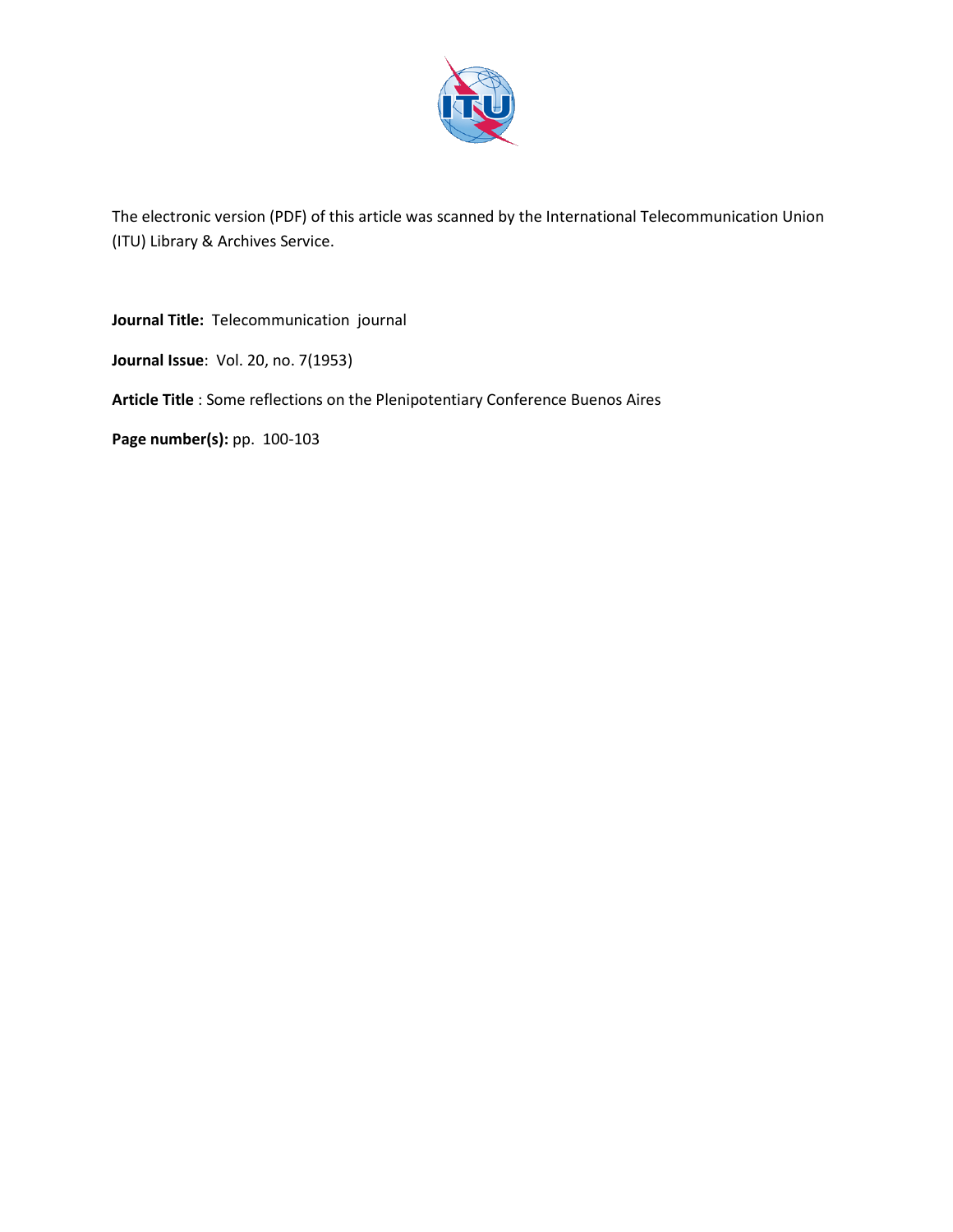# **Some Reflections on the Plenipotentiary Conference Buenos Aires**

(3#October - 22 December 1952)

The quinquennial Plenipotentiary Conference of the Union, convened under the Convention of Atlantic City, was formally opened by the President of the Argentine Republic, *•.* General Juan Peron, in Buenos Aires on 3 October, 1952. Delegates from 83 countries attended, the largest number of countries ever to be represented at an International Telecommunication Union conference.

Before the delegations arrived an immense amount of work had been done by our hosts to adapt, for the purposes of the conference, a large part of the new and magnificent building of the Law Faculty of the •University of Buenos Aires on the outskirts of the City adjoining the famous Palermo Park. Throughout the conference, the host Administration and the Reception Committee worked hard and unremittingly to ensure the comfort and welfare of the delegations, and all the various needs, and they were many, were met. On the lighter side, the Committee were, equally indefatigable in arranging excursions to places of interest in the vicinity of Buenos Aires nearly every week-end as well as numerous evening and other entertainments. The thanks of the delegations are due to the Argentine Government who generously transported the whole conference across Argentina, and maintained it royally for a week at Mendoza and later for a long week-end at Mar del Plata. These tours, which were superbly organized, enabled the visitors to see something of the magnificent and beautiful country of Argentina, and were deeply appreciated. The name "Mendoza" will always recall the beautiful town set in a flowery oasis at the foot of the Andes, and the gay and tuneful gatherings' of delegates free for a short time from their conference responsibilities. The informality of the occasion and the beautiful surroundings enabled delegates to get to know each other and did much towards ensuring the final success of the conference.

#### Organization of the Conference

After the formal opening delegates quickly settled down to work and to deal with the many and varied problems which had arisen since Atlantic City. Eight main Committees and several sub-committees and Working Groups were set up as follows :—

|                                                                        | Chairman          |
|------------------------------------------------------------------------|-------------------|
| Committee 1 - Steering Committee (Chairmen Argentina<br>of Committees) |                   |
| Committee 2 — Credentials Committee                                    | United<br>Kingdom |
| Committee 3 — Convention Committee                                     | Portugal          |
| Committee 4 - General Regulations Committee USSR                       |                   |
| Committee $5 -$ Finance Committee                                      | India             |
|                                                                        |                   |

100\*

| Committee 6 — Conference Budget Committee Brazil                                         |           |
|------------------------------------------------------------------------------------------|-----------|
| Committee 7 — Relations with United Nations United<br>and Specialized-Agencies States of | · America |
| Committee 8 — Editorial                                                                  | France    |

The following sub-Committees and Working Groups were set up :

| Committee 3          | Subject                                                                                                                                  | Chairman                   |
|----------------------|------------------------------------------------------------------------------------------------------------------------------------------|----------------------------|
|                      |                                                                                                                                          |                            |
| Sub-                 | Articles 6 and 9 (International Denmark<br>Committee A Frequency Registration Board<br>and General Secretariat)                          |                            |
| Working<br>Group 1   | Article 8 (Consultative Com- Switzer-<br>mittees)                                                                                        | land                       |
| 2                    | Articles 10 and 11 (Plenipoten- United<br>tiary and Administrative Con- Kingdom<br>ferences) and Article 5 (Admi-<br>nistrative Council) |                            |
| Committee 4          |                                                                                                                                          |                            |
| Sub-                 | Part II of General Regulations Mexico<br>Committee A (Consultative Committees)                                                           |                            |
|                      | Working Group Rules of Procedure for Con- Argentina<br>ferences                                                                          |                            |
| Working<br>Group 1   | Chapter I, II, III and IV Gen- France<br>eral Regulations (Rules for con-<br>vening conferences)                                         |                            |
| Working<br>Group 2   | Annex II: Definitions of terms France<br>used in Convention                                                                              |                            |
| Committee 5          |                                                                                                                                          |                            |
| Working<br>Group 1   | Examination of accounts                                                                                                                  | Czecho-<br>slovakia        |
| Working<br>Group 2   | <b>Staff Questions</b>                                                                                                                   | Belgium                    |
| Sub-Working<br>Group | <b>Staff Questions</b>                                                                                                                   | Canada                     |
| Working<br>Group 3   | Arrears of contributions and Sweden<br>debts                                                                                             |                            |
| Working<br>Group 4   | $Documents$ .                                                                                                                            | Lebanon                    |
| Working<br>Group 5   | <b>Budget</b>                                                                                                                            | Czecho-<br>slovakia        |
| Working<br>Group 6   | Article 14 (Finances of the<br>Union)                                                                                                    | United<br>Kingdom          |
| Committee 6          |                                                                                                                                          |                            |
| Working<br>Group 1   | Conference expenses (including United<br>use of Russian at Buenos Aires)                                                                 | States<br>Territo-<br>ries |

The first week or two was occupied with Plenary session's at which the important questions of representation were decided and at which a Resolution, endorsing the Agreement reached at the Extraor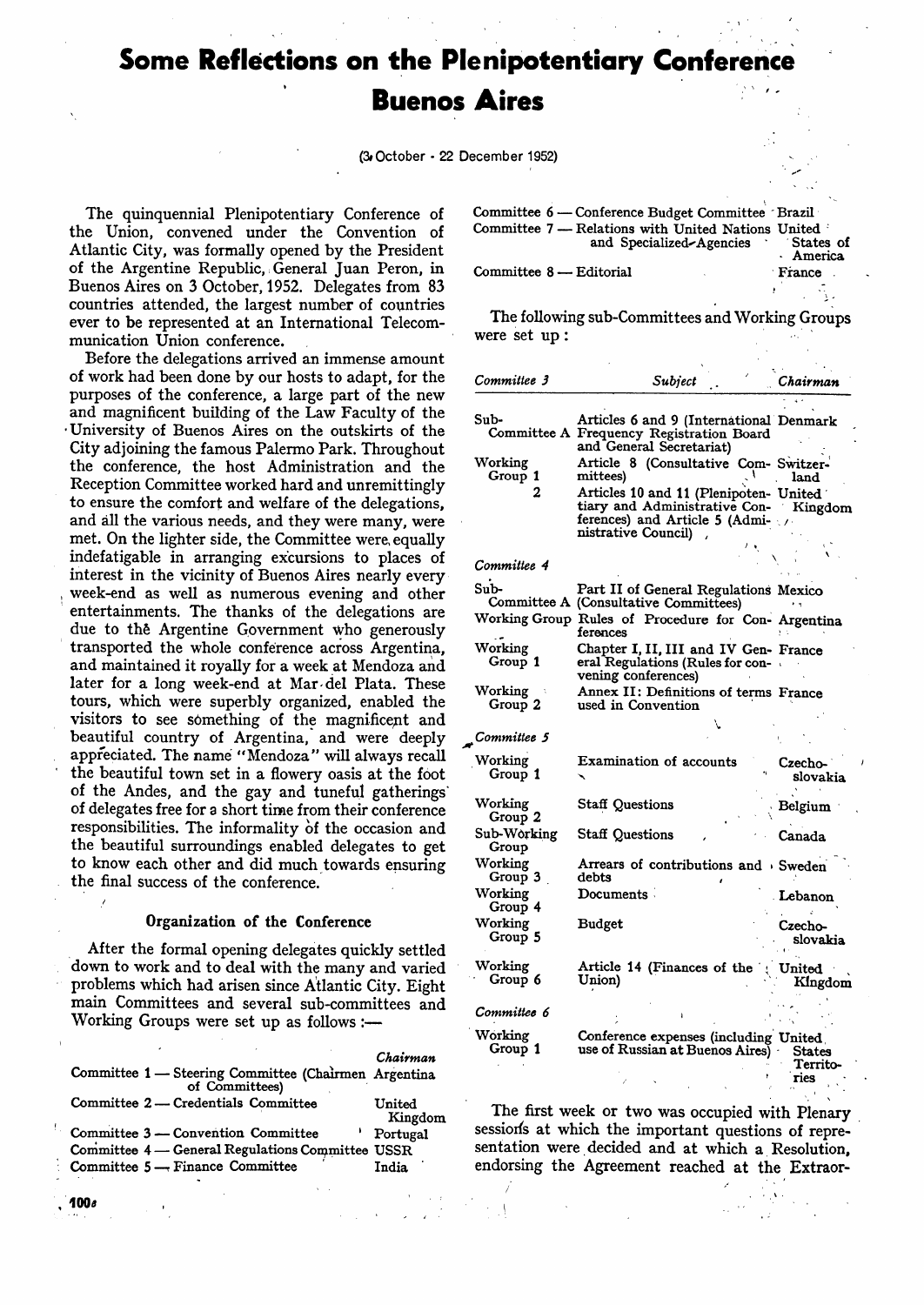dinary Administrative Radio Conference of 1951, was adopted.

The discussions about the Extraordinary Administrative Radio Conference Agreement and the future of the International Frequency Registration Board showed the great importance of matters concerning radio. *-' •<sup>t</sup>*

After discussing a proposal that it should consider what was achieved by the Extraordinary Administrative Radio Conference (Geneva 1951) the- Plenipotentiary Conference confined itself to endorsing the work of the Radio Conference by a Resolution in these terms:

 $\mathcal{L}$ 

"That any provision of the Extraordinary Administrative Radio Conference which might be considered as conflicting with provisions of the Atlantic City Radio Regulations or with the Resolution ' Relating to the Participation in the Provisional Frequency Board of Members of the. International Frequency Registration Board', should be con- , sidered as superseding those provisions of the Regulations and of that Resolution."

Having decisively rejected a proposal that the International Frequency Registration Board should be dissolved, the Conference turned its attention to the numerous proposals before it regarding the constitution and organization of the Board. The question which gave rise to the most prolonged discussion was whether the number of members of the Board should be increased, in order to make it more representative, or whether it should be reduced in the interests of economy. It must be added at once that the proposals for a Board of reduced size also envisaged means of increasing its effectiveness ; and the discussions on this subject served to emphasize the great importance which the Members of the Union attach to the role of the International Frequency Registration Board in the development of international radiocommunication. The decision of the Conference, embodied in a Resolution, was that the Board should continue to have eleven Members as at present. It was also decided that the election of a new Board should not be held in Buenos Aires and that consequently the present membership of the Board would be maintained.

In the revision of the Article dealing with the International Frequency Registration Board in the Atlantic City Convention the present provision that the Board should be elected by the ordinary admi-, nistrative radio Conference was retained. It was, however, decided that countries, rather than individuals should be elected and that each of the elected Members should nominate one of its nationals to. serve on the Board.

Having disposed of some of the more controversial matters, the conference proceeded to deal with the mass of proposals, some 800 odd, which had been put forward for the revision of the text of the Atlantic City Convention (including the complete revision of the General Regulations), the future financial

organization and management of the Union, the vexed question of arrears and debts, the future relations between the Union and the United Nations and the many problems which had been referred to the Conference by the Administrative Council. It soon became clear that if the conference was to complete its tasks by the date for which the Administrative Council had budgeted, the pace of the work would have to be accelerated. The opportunities for reflection and for friendly exchange of ideas afforded by the excursion to Mendoza greatly enhanced the spirit of conciliatory collaboration and, after the return from Mendoza, all delegations without exception, revised their approach to the problems before the Conference by withdrawing a very large number of the less important proposals and voluntarily shortening the length of the discussions. In addition, sessions were lengthened progressively and by great efforts on the part of Chairmen of Committees, Rapporteurs, the Secretariat and last but by no means least, the teams of interpreters, the work of the Committees was virtually completed by the target date, 10 December. Thereafter the Editorial Committee worked night and day to produce the final texts and the new International Telecommunication Convention, Buenos Aires, 1952, was signed with acclamation on 22 December, on behalf of 79 Members and one Associate Member.

#### Administrative Council

One of the more important tasks of the conference was to elect the new Administrative Council to serve until the next Plenipotentiary Conference. *l\* was. decided to adopt the regional basis of selection fixed at Atlantic City and to elect the Members from each region by a vote of the whole conference. The new Council consists of Argentina, Brazil, Canada, China, Egypt, France, India, Italy, Mexico, Pakistan, the United Kingdom of Great Britain and Northern Ireland, the United States of America, • Spain, Switzerland, Czechoslovakia, Turkey, Yugoslavia and the USSR, the new Members being India, Mexico, Spain and Czechoslovakia. The new Council held its first meeting in Buenos Aires under the Chairmanship of Dr. Andrada (Argentina) the Chairman of the Conference.

#### Revision of the Convention

Few changes were made in the structure of the, Convention or in the organization of the Union and. its permanent organs. The existing Membership and the conditions for admission of new Members and Associate Members were confirmed, but it was decided that failure on the part of signatory Governments to ratify the Convention within two years from 1 January 1954 (the date when the Buenos Aires Convention comes into force) would involve the suspension of voting rights at conferences and meetings until such time as an instrument of ratification was deposited. The duties and procedural ''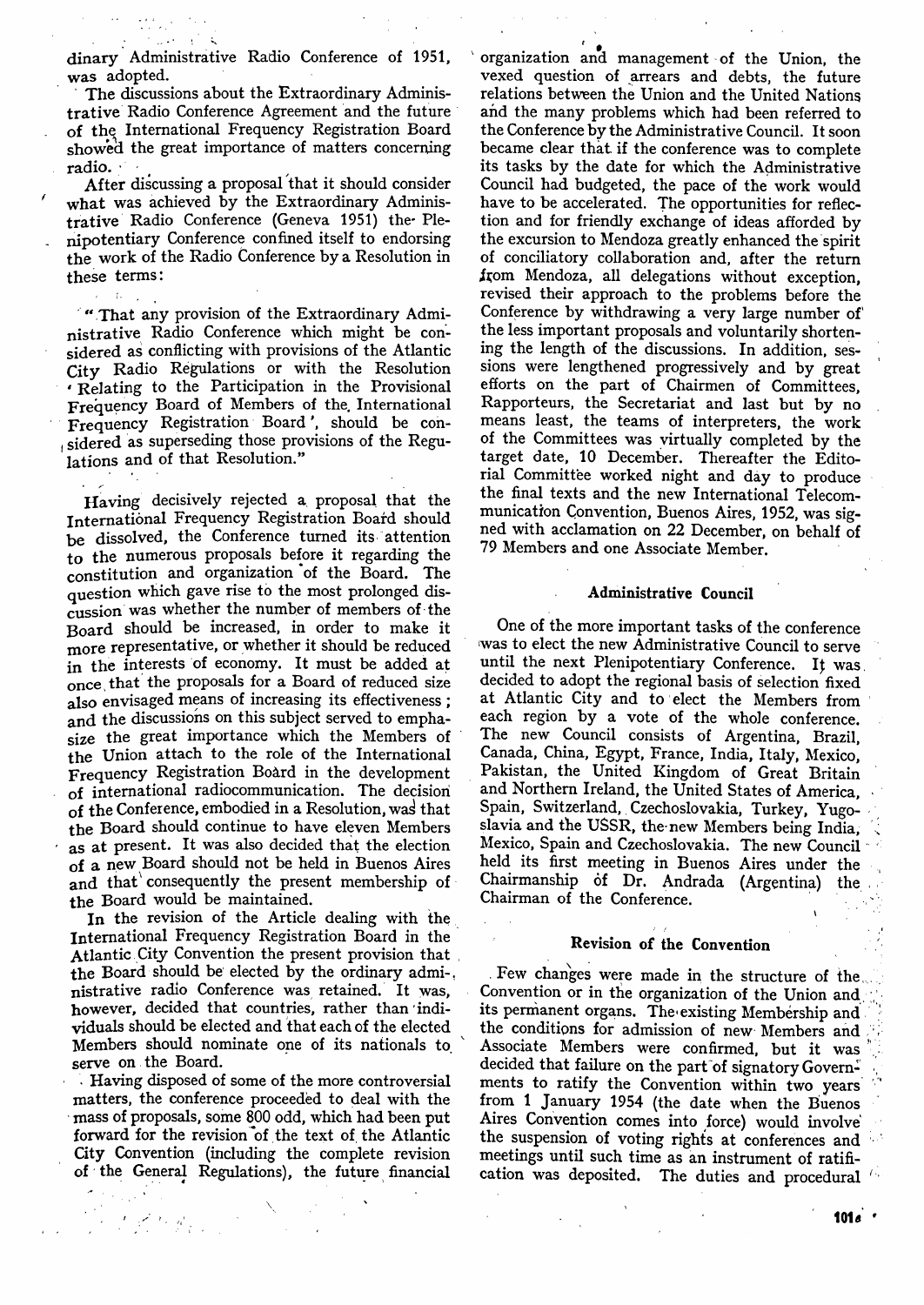arrangements of the Administrative Council were more clearly defined and amplified, including specific directions about the fixing of the salaries and allowances of the Secretary-General, the Members of the IFRB and all the officials of the Union, the conclusion on behalf of the Union of provisional agreements with certain international organizations and the United Nations and representation at the conferences of such organizations, and for the regulation and conduct of the work of the Union and its ' permanent organs.<sup>,</sup> A new provision was included that the Council shall act only in formal session. Certain provisions about the duties of the IFRB, formerly in the Radio Regulations, were included also in the Convention and were expanded to provide that the Board shall act " in accordance with any decision which may be taken by competent conferences of the Union". Various drafting changes were made in the provisions about the Consultative Committees and it is now provided that the Directors of each Consultative Committee and the Vice-Director of the CCIR shall all be nationals of different countries, Members of the Union. The structure of the general Secretariat was not altered but new provisions emphasizing the Secretary-General's overall responsibility for all the administrative and financial services of the Union and the responsibility of the Assistant Secretaries-General to the Secretary-General were' included. It is also provided that the Secretary-General 'and the two Assistant Secretaries-General shall all be nationals of different countries, Members, of the Union. The provisions about the duties of the The provisions about the duties of the Secretary-General were amplified and clarified. Several drafting changes were made in the Articles dealing with the Plenipotentiary and Administrative Conferences and the classes of Administrative Conferences (Ordinary, Extraordinary and Special) and their functions were,clearly defined. The adoption of the Rules of Procedure for Conferences in the General Regulations was made obligatory for all administrative conferences and, where applicable, for meetings ' of ' the Consultative ` Committes but additional rules may be adopted by conferences and , the Plenary Assemblies of the Consultative Com mittees. J Important changes were made in the Articles dealing with the Finances *pi* the Union and Languages. The number of classes of contribution was increased'from 8 to 14 by the insertion of 5 intermediate classes and the introduction of a new class of one-half of one unit. Accounts for extra-\ ordinary expenses will not bear interest until 30 days after the date of despatch. The rules for the use of the official and working languages of the Union were clarified and new provisions were made that at conferences of the Union and at meetings of the permanent organs languages other than the three working languages may be used provided that the Members and Associate Members asking for them pay the whole of the additional cost. A new article : (Article 23) was inserted providing for the four sets under the Madrid Convention were gratefully acceptof Administrative Regulations to be regarded as \ ed and certain other sums in respect of the debts

*{*

1

**102e** *102e* 

remain valid until the entry into force of new Regulations drawn up by the competent ordinary, and where the case arises, extraordinary administrative conferences. The provisions regarding safety of life telecommunications were embodied in a new article (Article 36) and amplified to make it obligatory for absolute priority to be given to telecommunications concerning safety of life at sea, on land or in the air and to epidemiological telecommunications of exceptional urgency of the World Health Organization. The list of countries in Annex I was brought up to date and a list of countries eligible for Associate Membership was included in Annex 2. Certain definitions in Annex 3 (formerly Annex 2) were clarified. The whole of the General Regulations in Annex 5 (formerly Annex 4) were revised and new and amplified Rules of Procedure for Conferences, based largely on a text produced by Argentina, were adopted. Additional Protocols were annexed dealing with changes of class of contribution, the arrangements for the possible amalgamation of the CCIT and CCIF (a most important and far-reaching proposal) and the ordinary budget of the Union for 1953 and the level of expenditure for ordinary expenses for the years  $1954-1958$ .

### Finances of the Union

 $\bullet$  . In the set of the set of the set of the set of the set of the set of the set of the set of the set of the set of the set of the set of the set of the set of the set of the set of the set of the set of the set of th

(annexed to the Buenos Aires Convention and to of former Members under the Madrid Convention 1 Like all other international organizations, the Union is faced with rising costs and the difficulty of making both ends meet. It was essential, if the work of the Union was to continue and to expand, that means should be found by the Conference to place its finances on a sound basis. Moreover, the implementation of the Extraordinary Administrative Radio Conference Agreement involved considerable temporary expansion of the Secretariat of the International Frequency Registration Board, the total cost of which already accounted for nearly a third of the ordinary annual expenses of the Union. - The conference tackled these problems with realism and vigour.and'it is hoped, although it remains to be seen whether these hopes will be realised, that ways have been found of overcoming the present financial difficulties. If it is inevitable that the cost of Membership must be increased, it is, more than ever imperative that-Members'must pay their'contributions and their bills for conference expenses promptly. All those countries which signed the Convention, however, have voluntarily undertaken a moral obligation to pay the increased costs of Membership and no doubt they will honour their obligation. The annual level of ordinary expenditure from 1954 to 1958 has been fixed on a sliding scale to take account, in addition to running costs, of incremental increases in salaries and cost of living and other allowances for the staff and for normal development; provision has also been made for financing pensions and the ', Provident Fund. Offers to pay certain sums owing

 $\mathcal{Y}$  . . .

- 87

**TAN ASSES** 

**なんの人** 

 $\frac{1}{2}$ 

وأراد

ile Al   $\{i,j\}\subset\mathbb{R}^n$ 

 $\mathbb{R}^n$